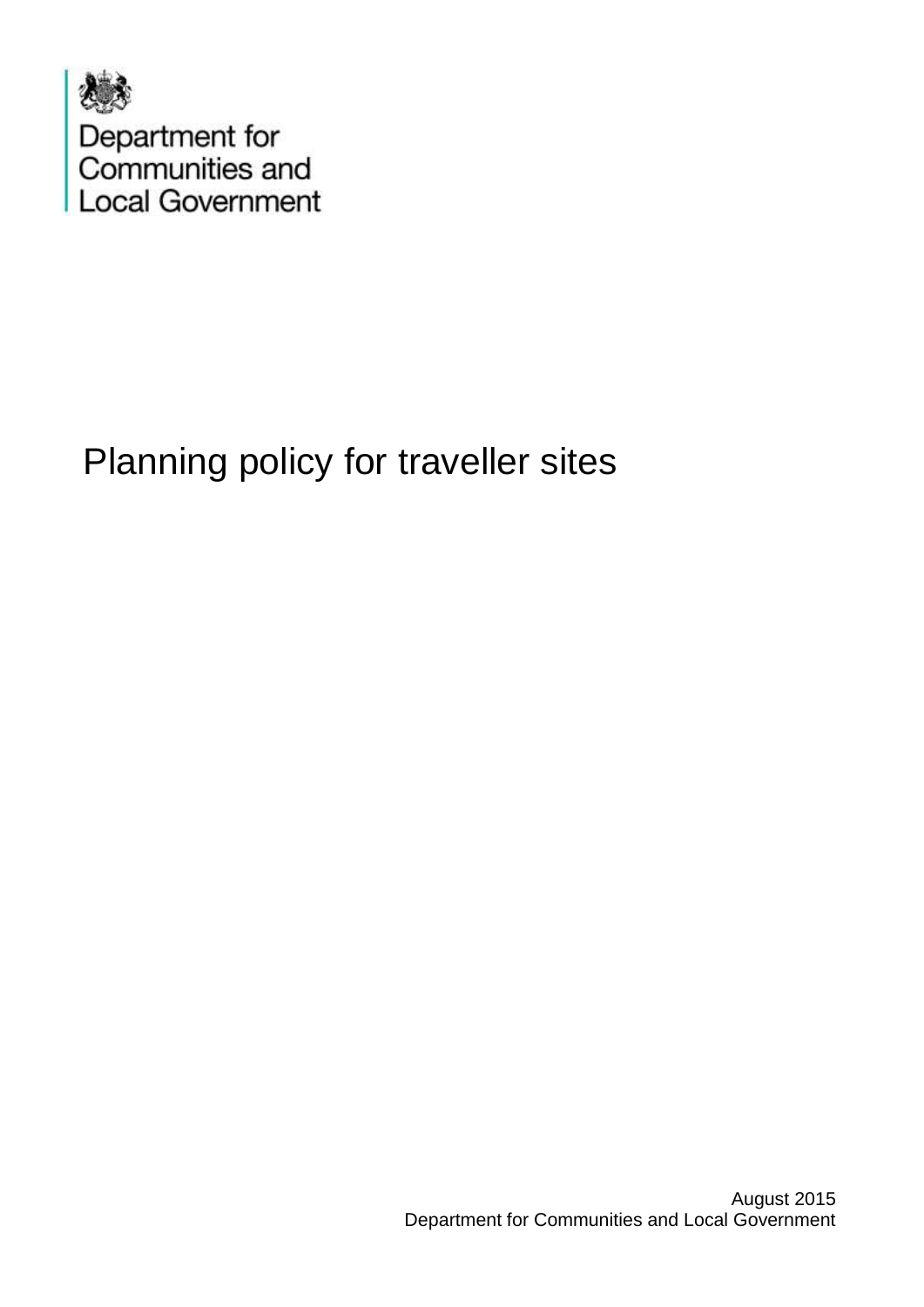

*© Crown copyright, 2015*

*Copyright in the typographical arrangement rests with the Crown.*

You may re-use this information (not including logos) free of charge in any format or medium, under the terms of the Open Government Licence. To view this licence, http://www.nationalarchives.gov.uk/doc/open[government-licence/version/3/](http://www.nationalarchives.gov.uk/doc/open-government-licence/version/3/) or write to the Information Policy Team, The National Archives, Kew, London TW9 4DU, or email: [psi@nationalarchives.gsi.gov.uk.](mailto:psi@nationalarchives.gsi.gov.uk)

This document/publication is also available on our website at [www.gov.uk/dclg](http://www.gov.uk/dclg)

If you have any enquiries regarding this document/publication, complete the form at <http://forms.communities.gov.uk/> or write to us at:

Department for Communities and Local Government Fry Building 2 Marsham Street London SW1P 4DF Telephone: 030 3444 0000

For all our latest news and updates follow us on Twitter:<https://twitter.com/CommunitiesUK>

August 2015

ISBN: 978-1-4098- 4670-3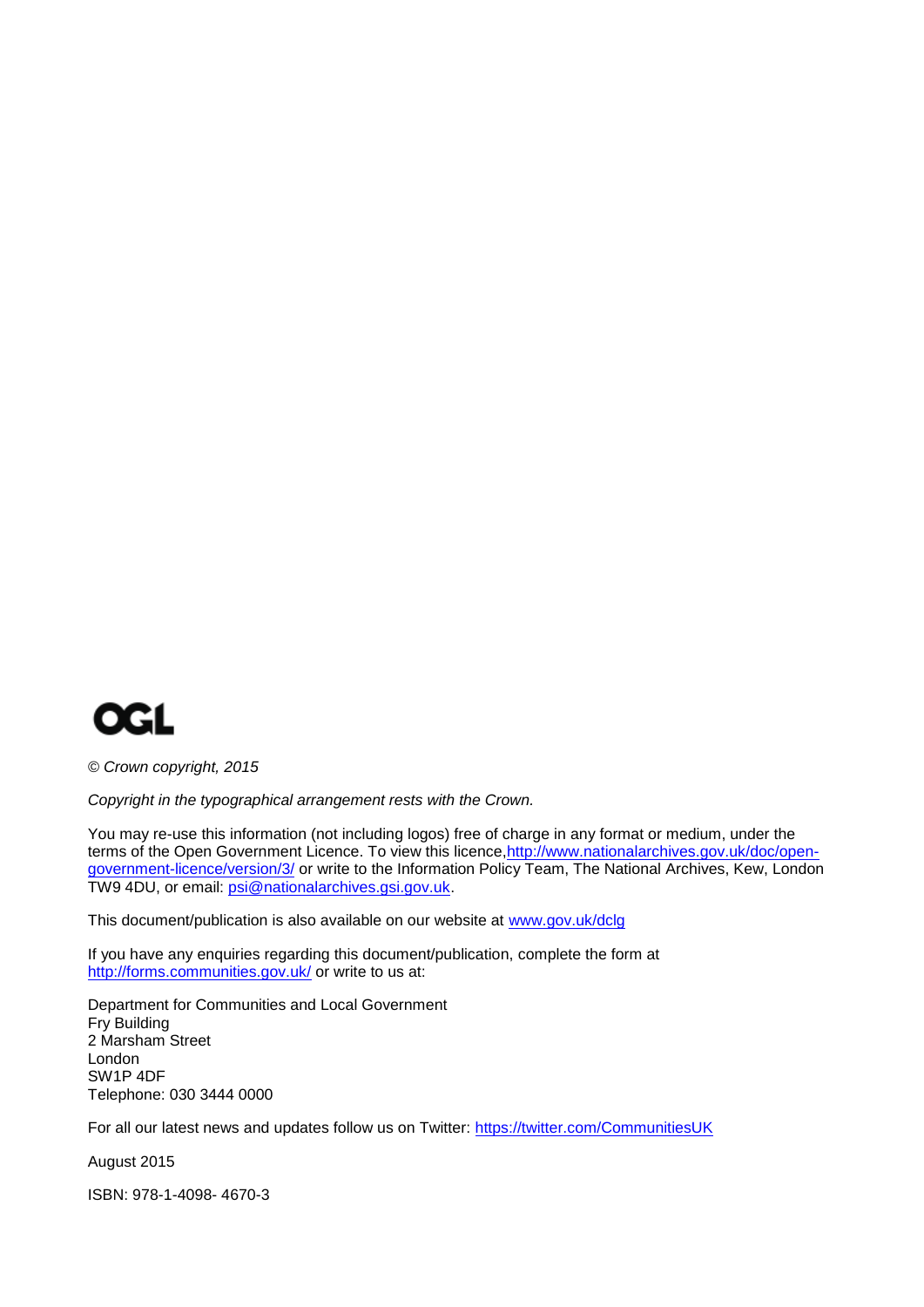### **Contents**

| <b>Introduction</b>      |                                                            | $\mathbf 1$     |
|--------------------------|------------------------------------------------------------|-----------------|
| <b>Using evidence</b>    |                                                            | $\overline{2}$  |
| Policy A:                | Using evidence to plan positively and manage development 2 |                 |
| <b>Plan-making</b>       |                                                            | 3               |
| Policy B:                | Planning for traveller sites                               | 3               |
| Policy C:                | Sites in rural areas and the countryside                   | 4               |
| Policy D:                | Rural exception sites                                      | 5               |
| Policy E:                | <b>Traveller sites in Green Belt</b>                       | 5               |
| Policy F:                | Mixed planning use traveller sites                         | 5               |
| Policy G:                | Major development projects                                 | 6               |
| <b>Decision-taking</b>   |                                                            | $6\phantom{1}6$ |
| Policy H:                | Determining planning applications for traveller sites      | $6\phantom{1}6$ |
| Policy I:                | Implementation                                             | 8               |
| <b>Annex 1: Glossary</b> |                                                            | 9               |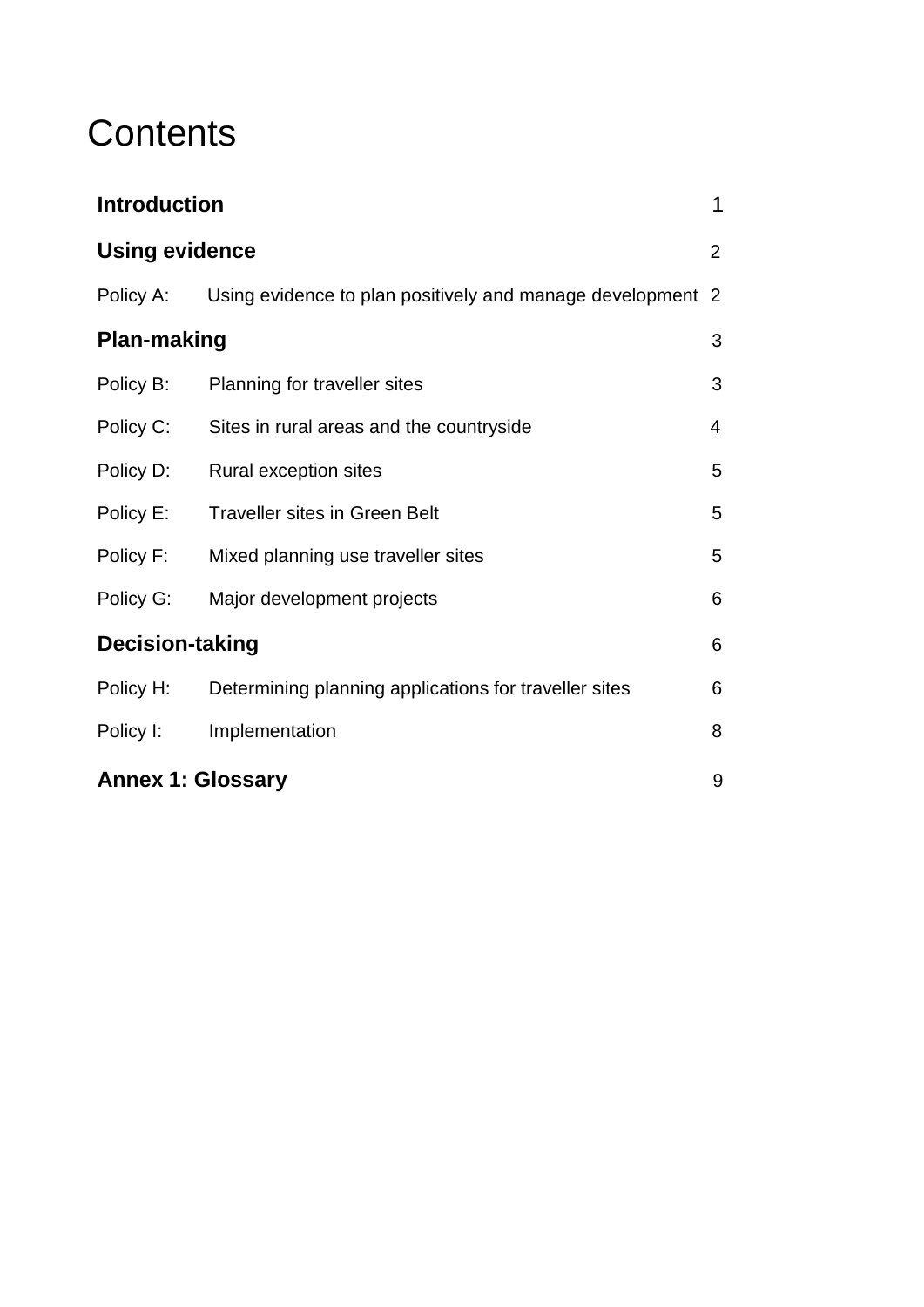### **Introduction**

- 1. This document sets out the Government's planning policy for traveller<sup>1</sup> sites. It should be read in conjunction with the National Planning Policy Framework. Guidance on the Framework can be found at: http://planningguidance.planningportal.gov.uk/
- 2. Planning law requires that applications for planning permission must be determined in accordance with the development plan, unless material considerations indicate otherwise. This policy must be taken into account in the preparation of development plans, and is a material consideration in planning decisions. <sup>2</sup> Local planning authorities preparing plans for and taking decisions on traveller sites should also have regard to the policies in the National Planning Policy Framework so far as relevant.
- 3. The Government's overarching aim is to ensure fair and equal treatment for travellers, in a way that facilitates the traditional and nomadic way of life of travellers while respecting the interests of the settled community.
- 4. To help achieve this, Government's aims in respect of traveller sites are:
	- a. that local planning authorities should make their own assessment of need for the purposes of planning
	- b. to ensure that local planning authorities, working collaboratively, develop fair and effective strategies to meet need through the identification of land for sites
	- c. to encourage local planning authorities to plan for sites over a reasonable timescale
	- d. that plan-making and decision-taking should protect Green Belt from inappropriate development
	- e. to promote more private traveller site provision while recognising that there will always be those travellers who cannot provide their own sites
	- f. that plan-making and decision-taking should aim to reduce the number of unauthorised developments and encampments and make enforcement more effective
	- g. for local planning authorities to ensure that their Local Plan includes fair, realistic and inclusive policies

l

 $1$  See Annex 1 for the definition of traveller for the purposes of this statement.

 $2^{2}$  Sections 19(2)(a) and 38(6) of the Planning and Compulsory Purchase Act 2004 and section 70(2) of the Town and Country Planning Act 1990. In relation to neighbourhood plans, under section 38B and C and paragraph 8(2) of new Schedule 4B to the 2004 Act (inserted by the Localism Act 2011 section 116 and Schedules 9 and 10) the independent examiner will consider whether having regard to national policy is appropriate to make the plan.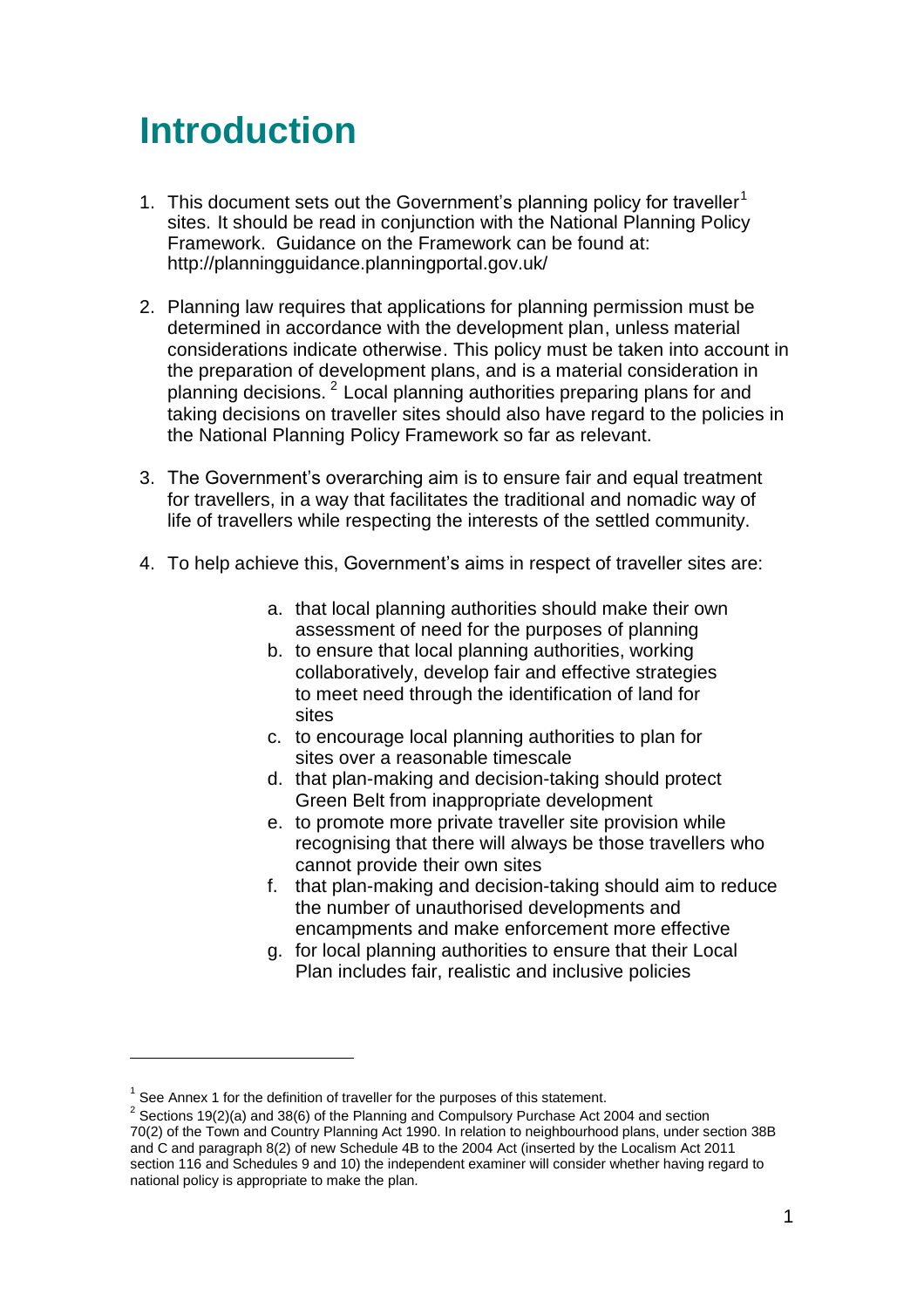- h. to increase the number of traveller sites in appropriate locations with planning permission, to address under provision and maintain an appropriate level of supply
- i. to reduce tensions between settled and traveller communities in plan-making and planning decisions
- j. to enable provision of suitable accommodation from which travellers can access education, health, welfare and employment infrastructure
- k. for local planning authorities to have due regard to the protection of local amenity and local environment
- 5. To benefit those engaged in planning for traveller sites, specific planning policies for traveller sites are clearly set out in this separate document. The Government intends to review this policy when fair and representative practical results of its implementation are clear.
- 6. The Government still intends to review in the future whether Planning Policy for Traveller Sites should be incorporated within the wider National Planning Policy Framework. This will be considered as part of any wider review of the Framework.

# **Using evidence**

#### Policy A: Using evidence to plan positively and manage development

- 7. In assembling the evidence base necessary to support their planning approach, local planning authorities should:
	- a) pay particular attention to early and effective community engagement with both settled and traveller communities (including discussing travellers' accommodation needs with travellers themselves, their representative bodies and local support groups)
	- b) cooperate with travellers, their representative bodies and local support groups; other local authorities and relevant interest groups to prepare and maintain an upto-date understanding of the likely permanent and transit accommodation needs of their areas over the lifespan of their development plan, working collaboratively with neighbouring local planning authorities
	- c) use a robust evidence base to establish accommodation needs to inform the preparation of local plans and make planning decisions.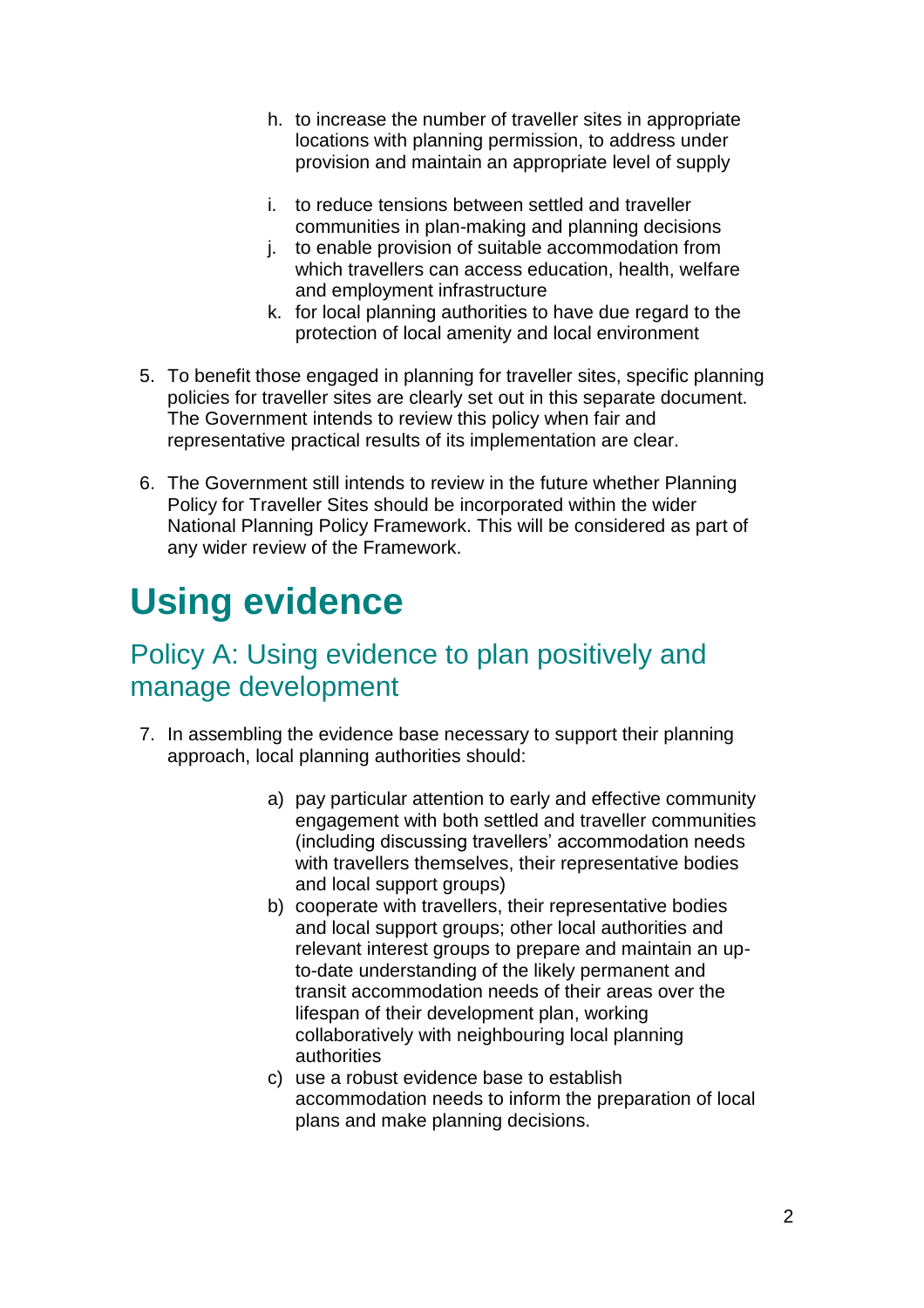# **Plan-making**

#### Policy B: Planning for traveller sites

- 8. Local Plans must be prepared with the objective of contributing to the achievement of sustainable development. To this end, they should be consistent with the policies in the National Planning Policy Framework, including the presumption in favour of sustainable development and the application of specific policies in the Framework, and this planning policy for traveller sites.
- 9. Local planning authorities should set pitch targets for gypsies and travellers as defined in Annex 1 and plot targets for travelling showpeople as defined in Annex 1 which address the likely permanent and transit site accommodation needs of travellers in their area, working collaboratively with neighbouring local planning authorities $3$
- 10.Local planning authorities should, in producing their Local Plan:
	- a) identify and update annually, a supply of specific deliverable sites sufficient to provide 5 years' worth of sites against their locally set targets<sup>4</sup>
	- b) identify a supply of specific, developable sites, or broad locations for growth, for years 6 to 10 and, where possible, for years 11-15<sup>5</sup>
	- c) consider production of joint development plans that set targets on a cross-authority basis, to provide more flexibility in identifying sites, particularly if a local planning authority has special or strict planning constraints across its area (local planning authorities have a duty to cooperate on planning issues that cross administrative boundaries)
	- d) relate the number of pitches or plots to the circumstances of the specific size and location of the site and the surrounding population's size and density
	- e) protect local amenity and environment.

l

<sup>3</sup> See Annex 1 for definitions of 'pitch' and 'plot'.<br>4 To be considered deliverable, sites should be

To be considered deliverable, sites should be available now, offer a suitable location for development, and be achievable with a realistic prospect that development will be delivered on the site within five years. Sites with planning permission should be considered deliverable until permission expires, unless there is clear evidence that schemes will not be implemented within 5 years, for example they will not be viable, there is no longer a demand for the type of units or sites have long term phasing plans.<br>5 Te he canaidated developed

To be considered developable, sites should be in a suitable location for traveller site development and there should be a reasonable prospect that the site is available and could be viably developed at the point envisaged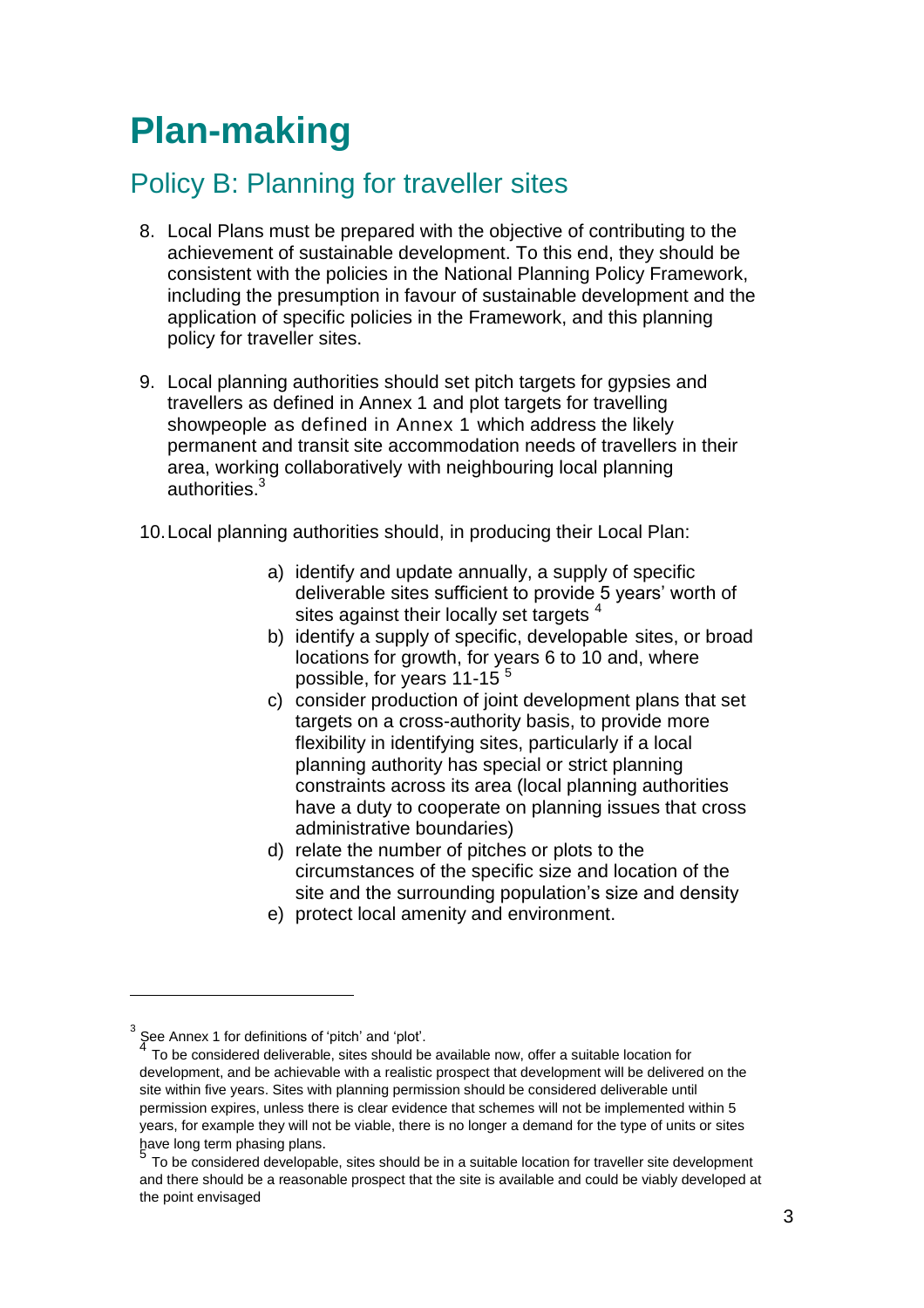- 11.Criteria should be set to guide land supply allocations where there is identified need. Where there is no identified need, criteria-based policies should be included to provide a basis for decisions in case applications nevertheless come forward. Criteria based policies should be fair and should facilitate the traditional and nomadic life of travellers while respecting the interests of the settled community.
- 12.In exceptional cases, where a local planning authority is burdened by a large-scale unauthorised site that has significantly increased their need, and their area is subject to strict and special planning constraints, then there is no assumption that the local planning authority is required to plan to meet their traveller site needs in full.
- 13.Local planning authorities should ensure that traveller sites are sustainable economically, socially and environmentally. Local planning authorities should, therefore, ensure that their policies:
	- a) promote peaceful and integrated co-existence between the site and the local community
	- b) promote, in collaboration with commissioners of health services, access to appropriate health services
	- c) ensure that children can attend school on a regular basis
	- d) provide a settled base that reduces both the need for long-distance travelling and possible environmental damage caused by unauthorised encampment
	- e) provide for proper consideration of the effect of local environmental quality (such as noise and air quality) on the health and well-being of any travellers that may locate there or on others as a result of new development
	- f) avoid placing undue pressure on local infrastructure and services
	- g) do not locate sites in areas at high risk of flooding, including functional floodplains, given the particular vulnerability of caravans
	- h) reflect the extent to which traditional lifestyles (whereby some travellers live and work from the same location thereby omitting many travel to work journeys) can contribute to sustainability.

#### Policy C: Sites in rural areas and the countryside

14.When assessing the suitability of sites in rural or semi-rural settings, local planning authorities should ensure that the scale of such sites does not dominate the nearest settled community.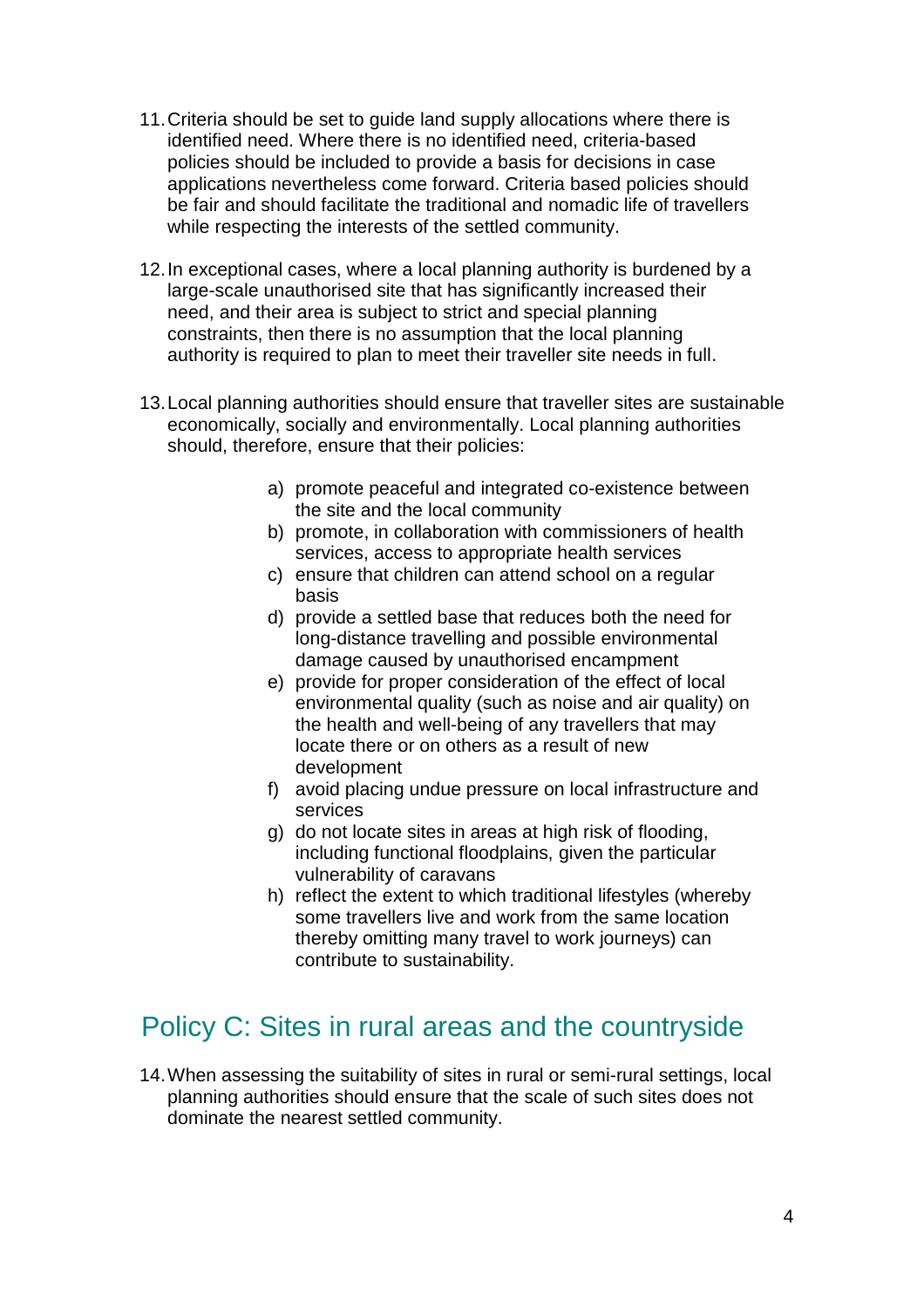#### Policy D: Rural exception sites

15.If there is a lack of affordable land to meet local traveller needs, local planning authorities in rural areas, where viable and practical, should consider allocating and releasing sites solely for affordable traveller sites. This may include using a rural exception site policy for traveller sites that should also be used to manage applications. A rural exception site policy enables small sites to be used, specifically for affordable traveller sites, in small rural communities, that would not normally be used for traveller sites.<sup>6</sup> Rural exception sites should only be used for affordable traveller sites in perpetuity. A rural exception site policy should seek to address the needs of the local community by accommodating households who are either current residents or have an existing family or employment connection, whilst also ensuring that rural areas continue to develop as sustainable, mixed, inclusive communities

#### Policy E: Traveller sites in Green Belt

- 16.Inappropriate development is harmful to the Green Belt and should not be approved, except in very special circumstances. Traveller sites (temporary or permanent) in the Green Belt are inappropriate development. Subject to the best interests of the child, personal circumstances and unmet need are unlikely to clearly outweigh harm to the Green Belt and any other harm so as to establish very special circumstances.
- 17.Green Belt boundaries should be altered only in exceptional circumstances. If a local planning authority wishes to make an exceptional, limited alteration to the defined Green Belt boundary (which might be to accommodate a site inset within the Green Belt) to meet a specific, identified need for a traveller site, it should do so only through the planmaking process and not in response to a planning application. If land is removed from the Green Belt in this way, it should be specifically allocated in the development plan as a traveller site only.

#### Policy F: Mixed planning use traveller sites

l

18.Local planning authorities should consider, wherever possible, including traveller sites suitable for mixed residential and business uses, having regard to the safety and amenity of the occupants and neighbouring residents. Local planning authorities should consider the scope for identifying separate sites for residential and for business purposes in close proximity to one another if mixed sites are not practical.

<sup>6</sup> Small rural settlements have been designated for enfranchisement and right to acquire purposes (under Section 17 of the *Housing Act 1996*) by SI 1997/620-25 inclusive and 1999/1307.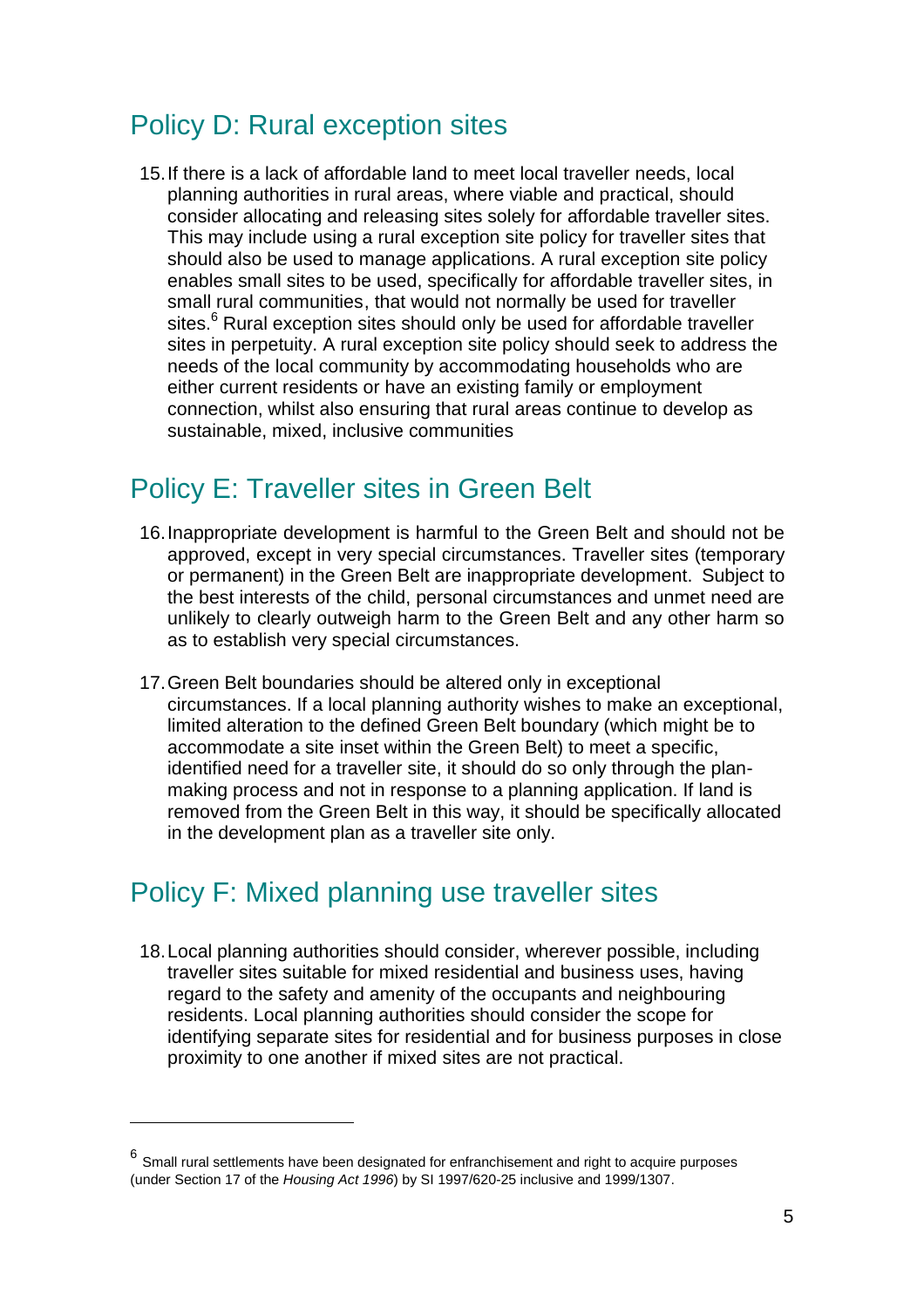- 19.Local planning authorities should have regard to the need that travelling showpeople have for mixed-use yards to allow residential accommodation and space for storage of equipment.
- 20.Local planning authorities should not permit mixed use on rural exception sites.

#### Policy G: Major development projects

21.Local planning authorities should work with the planning applicant and the affected traveller community to identify a site or sites suitable for relocation of the community if a major development proposal requires the permanent or temporary relocation of a traveller site. Local planning authorities are entitled to expect the applicant to identify and provide an alternative site, providing the development on the original site is authorised.

## **Decision-taking**

l

#### Policy H: Determining planning applications for traveller sites

- 22.Planning law requires that applications for planning permission must be determined in accordance with the development plan<sup>7</sup>, unless material considerations indicate otherwise<sup>8</sup>.
- 23.Applications should be assessed and determined in accordance with the presumption in favour of sustainable development and the application of specific policies in the National Planning Policy Framework and this planning policy for traveller sites.
- 24.Local planning authorities should consider the following issues amongst other relevant matters when considering planning applications for traveller sites:
	- a) the existing level of local provision and need for sites
	- b) the availability (or lack) of alternative accommodation for the applicants
	- c) other personal circumstances of the applicant

 $7$  Section 38(1) of the Planning and Compulsory Purchase Act 2004: this includes adopted or approved development plan documents i.e. the Local Plan and neighbourhood plans which have been made in relation to the area (and the London Plan).<br><sup>8</sup> Castian 20(6) of the Planning and Camps

Section 38(6) of the Planning and Compulsory Purchase Act 2004 and section 70(2) of the Town and Country Planning Act 1990.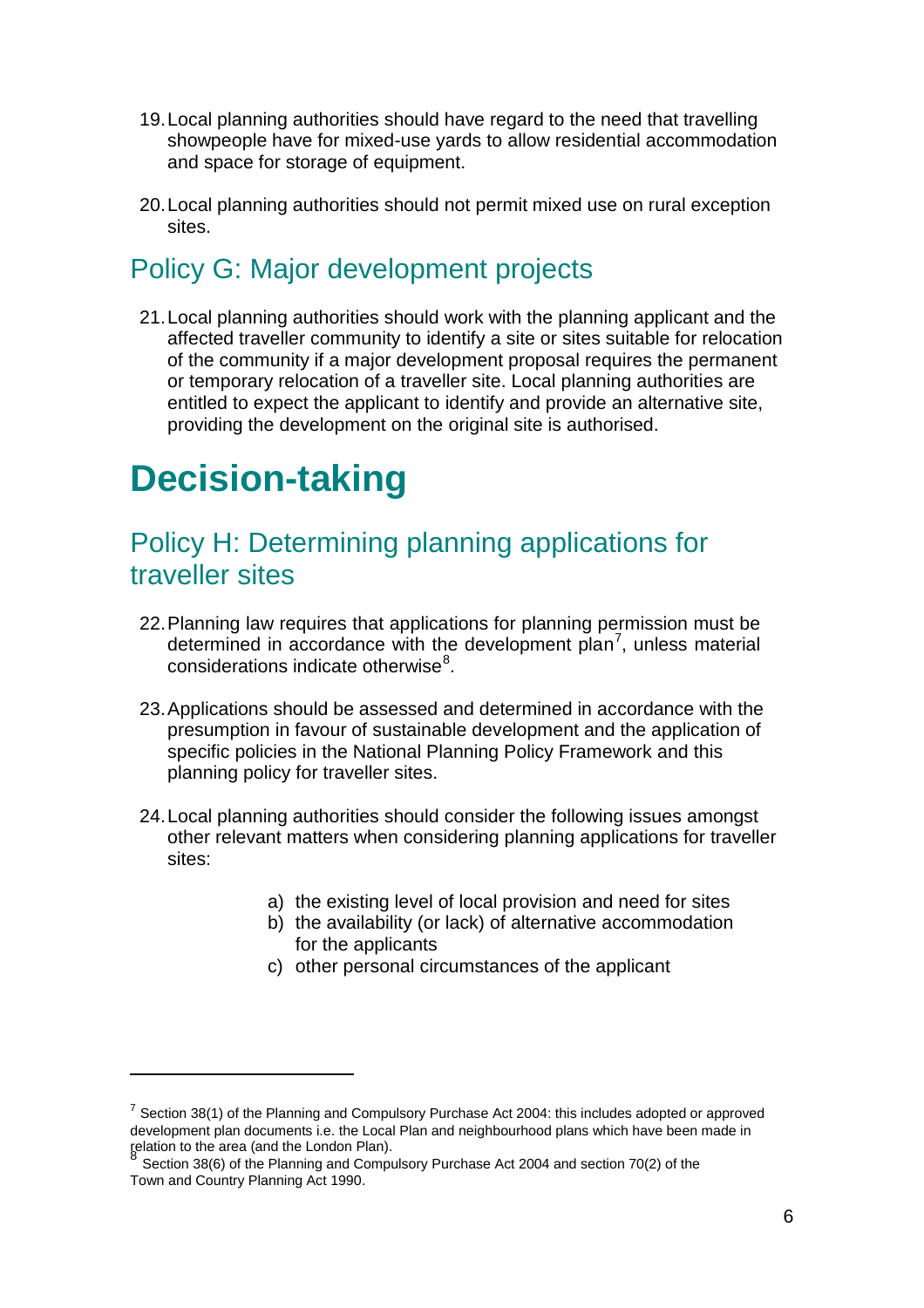- d) that the locally specific criteria used to guide the allocation of sites in plans or which form the policy where there is no identified need for pitches/plots should be used to assess applications that may come forward on unallocated sites
- e) that they should determine applications for sites from any travellers and not just those with local connections

However, as paragraph 16 makes clear, subject to the best interests of the child, personal circumstances and unmet need are unlikely to clearly outweigh harm to the Green Belt and any other harm so as to establish very special circumstances.

- 25.Local planning authorities should very strictly limit new traveller site development in open countryside that is away from existing settlements or outside areas allocated in the development plan. Local planning authorities should ensure that sites in rural areas respect the scale of, and do not dominate, the nearest settled community, and avoid placing an undue pressure on the local infrastructure.
- 26.When considering applications, local planning authorities should attach weight to the following matters:
	- a) effective use of previously developed (brownfield), untidy or derelict land
	- b) sites being well planned or soft landscaped in such a way as to positively enhance the environment and increase its openness
	- c) promoting opportunities for healthy lifestyles, such as ensuring adequate landscaping and play areas for children
	- d) not enclosing a site with so much hard landscaping, high walls or fences, that the impression may be given that the site and its occupants are deliberately isolated from the rest of the community
- 27.If a local planning authority cannot demonstrate an up–to-date 5 year supply of deliverable sites, this should be a significant material consideration in any subsequent planning decision when considering applications for the grant of temporary planning permission<sup>9</sup>. The exception is where the proposal is on land designated as Green Belt; sites protected under the Birds and Habitats Directives and / or sites designated as Sites of Special Scientific Interest; Local Green Space, an Area of Outstanding Natural Beauty, or within a National Park (or the Broads).

l

 $9$  There is no presumption that a temporary grant of planning permission should be granted permanently. For further guidance please see: [http://planningguidance.planningportal.gov.uk/blog/guidance/use-of-planning-conditions/what](http://planningguidance.planningportal.gov.uk/blog/guidance/use-of-planning-conditions/what-approach-should-be-taken-to-imposing-conditions/)[approach-should-be-taken-to-imposing-conditions/](http://planningguidance.planningportal.gov.uk/blog/guidance/use-of-planning-conditions/what-approach-should-be-taken-to-imposing-conditions/) (paragraph14)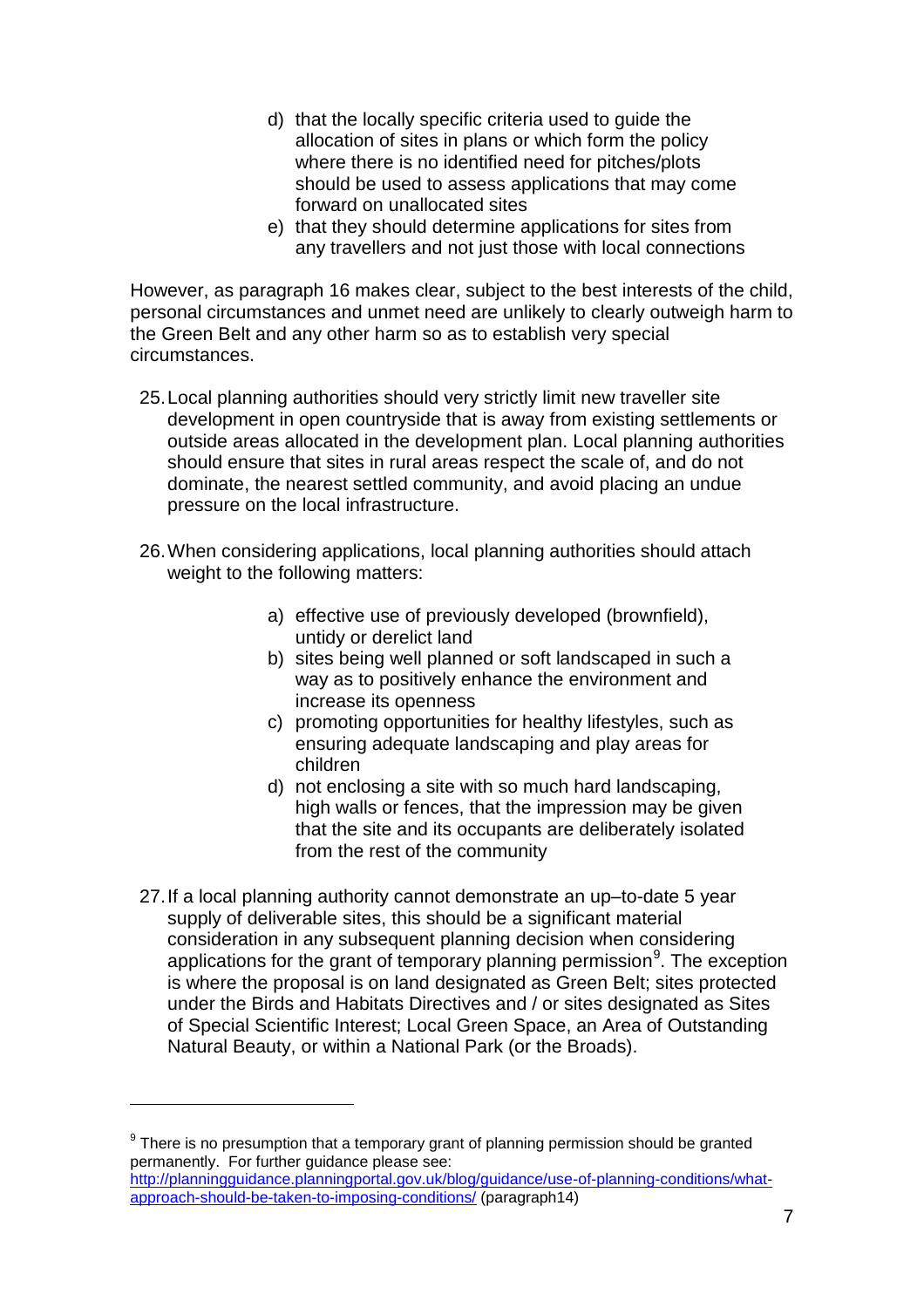- 28.Local planning authorities should consider how they could overcome planning objections to particular proposals using planning conditions or planning obligations including:
	- a) limiting which parts of a site may be used for any business operations, in order to minimise the visual impact and limit the effect of noise
	- b) specifying the number of days the site can be occupied by more than the allowed number of caravans (which permits visitors and allows attendance at family or community events)
	- c) limiting the maximum number of days for which caravans might be permitted to stay on a transit site.

#### Policy I: Implementation

- 29.The policies in this revised Planning Policy for Traveller Sites apply from the day of publication. This replaces the version published in March 2012.
- 30.The implementation policies set out in the National Planning Policy Framework will apply also to plan-making and decision-taking for traveller sites. In applying those implementation provisions to traveller sites, references in those provisions to policies in the National Planning Policy Framework should, where relevant, be read to include policies in this planning policy for traveller sites.